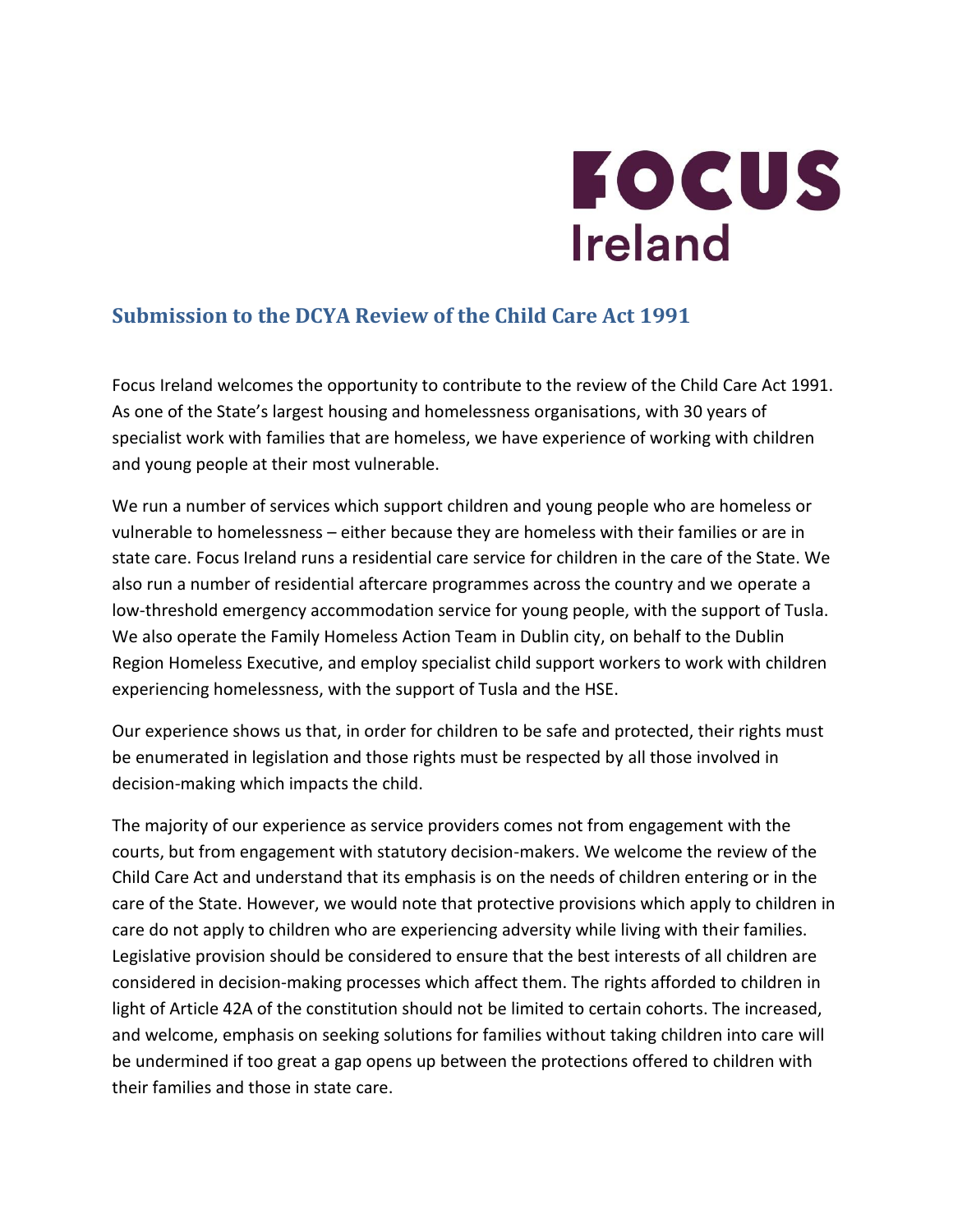We understand that the review is a considerable undertaking, and we would be happy to contribute further over the coming months.

## Best interests of the child

The Children and Family Relationships Act 2015 sets out the factors which should be considered in determining the best interests of the child. We would support the enumeration of these factors in renewed child care legislation. Because of the circumstances in which in which Focus Ireland supports families, staff are often required to make child protection notifications. We believe that a clear legislative provision articulating what must be considered in child protection cases would be of use to judges and also to social care workers.

# Child Friendly Social Services

 $\overline{a}$ 

Focus Ireland believes that protection for children must extend beyond the court system to other decision-making arenas. We are increasingly concerned there are no processes or procedures in place to ensure that the best interests of the child are considered, and the voice of the child is heard, in decisions made by local authorities relating to the provision of emergency accommodation or housing for families that are homeless.

The Council of Europe has produced recommendations relating to children's rights and social services friendly to children and families.<sup>1</sup> In this document general social services include 'the fulfilment of basic needs of children and families in situations of poverty such as financial assistance, subsidised housing and access to health care and education for all children'.

The recommendation document lists key strategies in child-friendly social service delivery:

- 1. Information and advice should be child-friendly and transparent.
- 2. Children should have equal access to social services.
- 3. Social services must be available to meet the diverse needs of children and families.
- 4. Social services must be suitable and appropriate.
- 5. There must be interdisciplinary and multi-agency collaboration.
- 6. There must be professional competency including training, supervision and accountability.
- 7. The safety of the child should be a primary consideration.
- 8. Confidentiality and privacy rights should be respected.
- 9. There must be effective mechanisms for complaints and review procedures of decisions affecting the child.
- 10. There must be quality standards, monitoring and evaluation.

 $1$  Council of Europe Recommendation on children's rights and social services friendly to children and families. Available at:<https://rm.coe.int/168046ccea>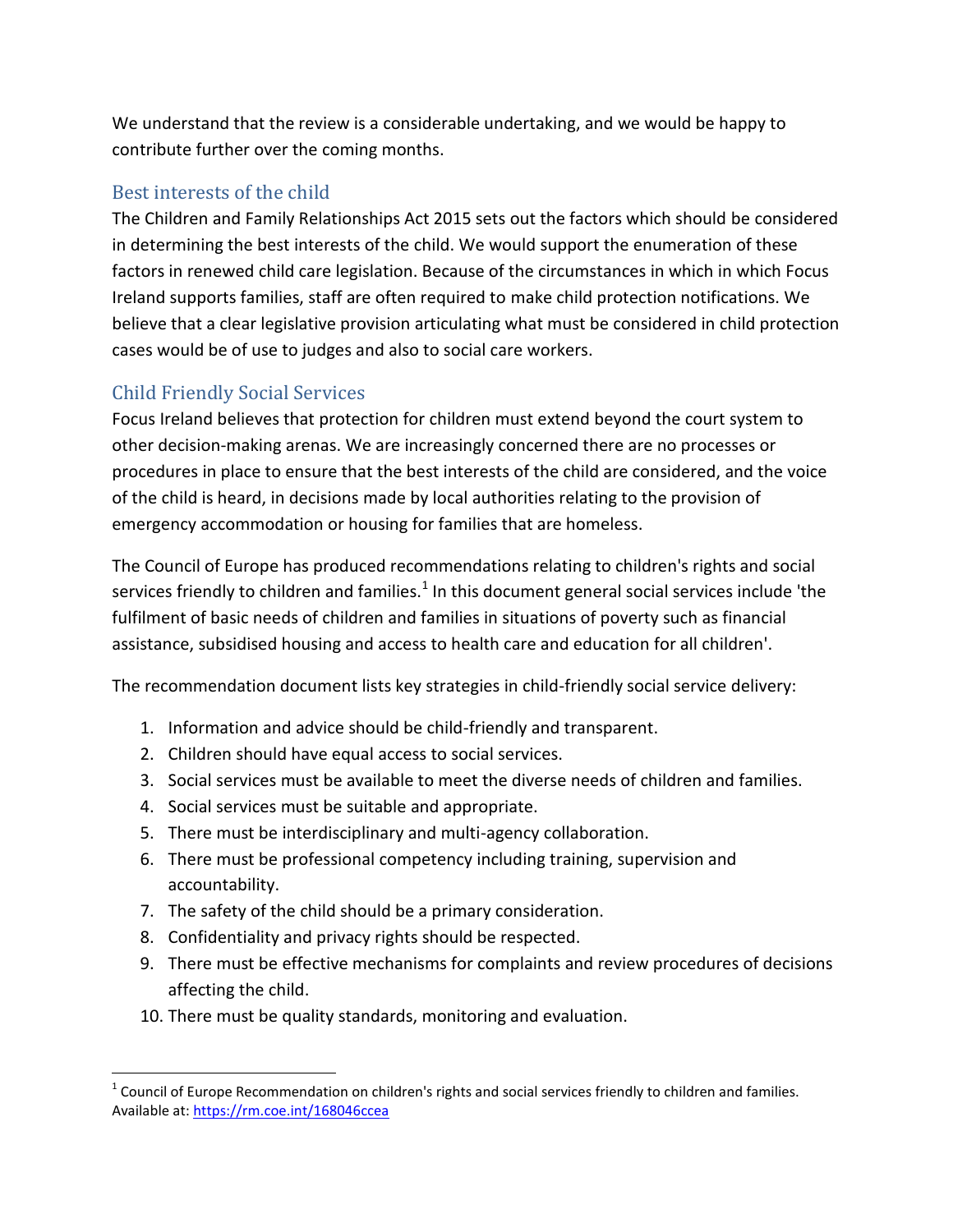We believe that the above strategies should be enumerated in cross-departmental guidance which should also include detailed factors for considering the best interests of children. This should be supported by a training programme for front-line staff, which ensures that no staff are placed in the position of making such decisions in relation to children prior to receiving the training.

## Prevention and Early Intervention

Focus Ireland believes that a policy statement is needed which outlines the Department and Tusla's commitment to prevention and early intervention. Focus Ireland also advocates for a preventative focus in housing and homelessness provision. International evidence shows that investment in preventative and early intervention programmes results in reduced care services (ie. children in care).<sup>2</sup> We believe that these practices must be embedded in service delivery.

Focus Ireland operates a Family Mediation service in Dublin which is now partially funded by Tusla. The service has successfully supported young people presenting to CISP to return to their family home following intensive mediation. While mediation may not always be suitable in cases of relationship breakdown, and while a return to the family home may not be an appropriate outcome, improving family relationships is a worthwhile aim and is in keeping with the 'best interests of the child' test set out above.

We believe that expansion of mediation services to meet demand should be a priority. Other jurisdictions provide mediation supports in schools and community groups, meaning that families have access to the services before problems become crises.

# Children experiencing homelessness with their family

While the current child care legislation is concerned with children in care, Focus Ireland staff are increasingly concerned about children who are experiencing homelessness in stable family arrangements but are nonetheless at risk. We are taking this opportunity to reiterate concerns about families presenting as homeless who are unable to source emergency accommodation. The Department has been briefed on this issue previously, but we feel there is a significant child protection element which merits examination in light of the legislative review.

Families may not be accommodated for a number of reasons: they may be awaiting the paper work required to demonstrate they are homeless, they may not have a lawful immigration status<sup>3</sup>, they may be self-accommodating and there may be no hotel bookings available. In

 $\overline{a}$  $^2$  Brian Harvey, The Case for Prevention and Early Intervention, 2014, page 4. Available at: <https://www.iasw.ie/attachments/edadcaa5-8ecb-4a99-9f05-75f5fa5d5bf4.PDF>

 $3$  We have previously raised concerns about the legality of this practice. The Housing Act 1988, which defines homelessness and respective services, does not require individuals to have immigration status before they can be provided with assistance. We believe local authorities are conflating requirements to access social housing with homeless supports.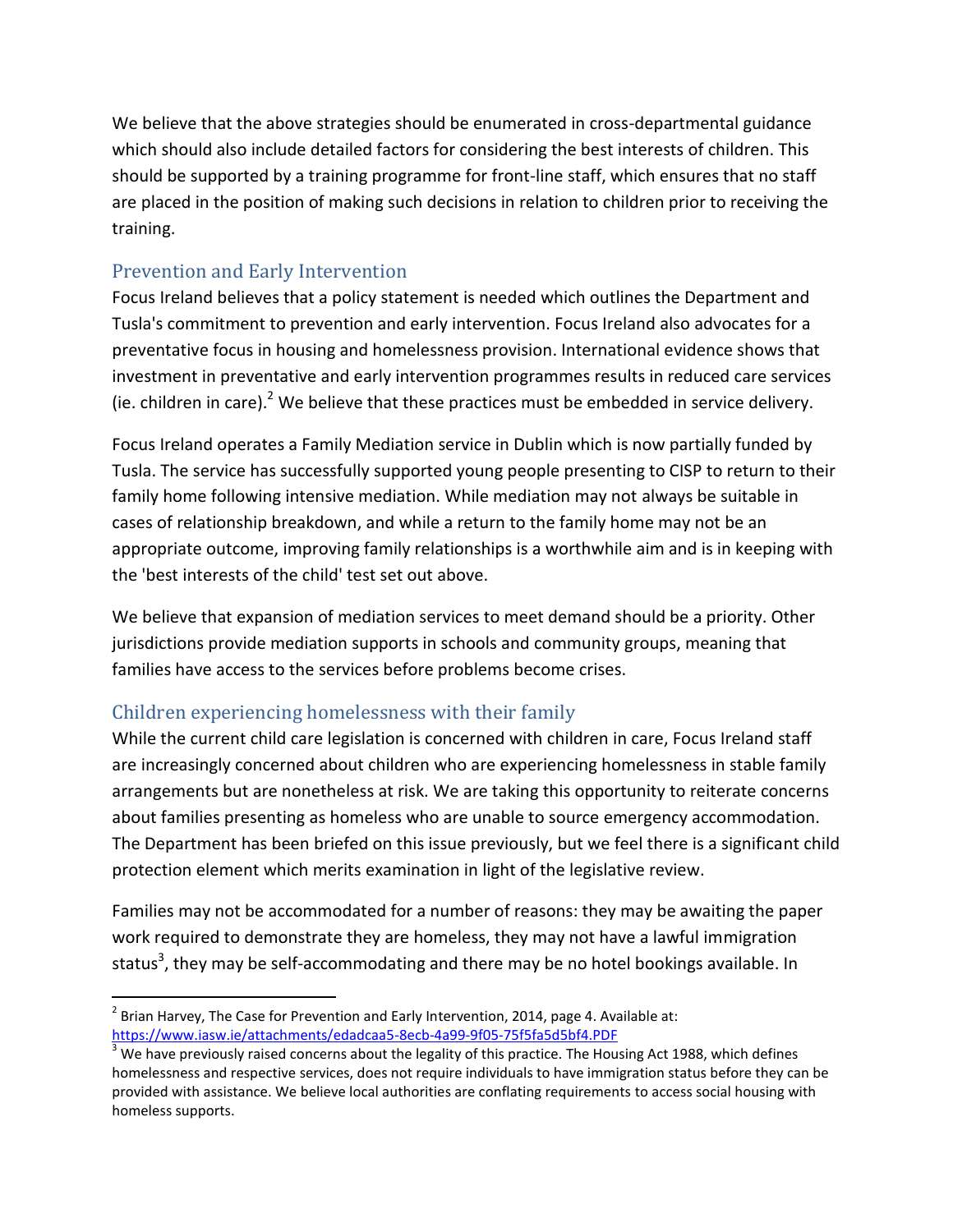these instances, families present to Focus Ireland in need of assistance. Staff work until late at night trying to place these families in emergency accommodation. On some nights there are no bookings or emergency beds left. The only place of safety to which staff can refer these families is the Garda station, but we cannot always confirm whether the families attend.

When a family disengages from service staff at night with no known place to stay, Focus Ireland takes the view that there is a real risk to the well-being of the child or children involved. In line with the Children First guidelines, our staff issue a child protection notice to Tusla in respect of the incident. Staff have followed this procedure since 20114, when the first of such incidents occurred. Since then, we have received several requests from Tusla to desist from sending such notices.

The Department of Children and Youth Affairs must investigate the practice of refusing to accept child protection notifications for children at risk of sleeping rough and put in place a strategic response that ensures the welfare rights of children are vindicated.

## Section 5 Accommodation

Staff have raised concerns that accommodation provided under Section 5 of the Child Care Act is being provided for prolonged periods, leaving children with uncertainty and a lack of clarity about their situation. Section 5 accommodation should be provided on a short-term basis.

Our residential service would see a small number of young people being accommodation for over 9 months before being taken in care. The legislative responsibilities for the social work department are much less clear in these circumstances and there is a similar lack of clarity for children being accommodated. A policy document entitled "HSE National Policy and Procedure on the Use of Section 5 of the Child Care Act 1991" outlines the process for accommodating young people in this manner. We believe that this is still the relevant policy document, but it dates from 2012. This policy document should be updated and consideration should be given as to whether aspects of the procedures should be enumerated in legislation.

The Department of Children and Youth Affairs should record on a regular basis the frequency of Section 5 being used to accommodate children and the length of time children are being accommodated in this manner. The data should be scrutinised at a senior level on an on-going basis and appropriate interventions made.

The Department should consider also investigating how many young people accommodated under Section 5 return to the family home and how many proceed to a full statutory care order. Consideration could then be given to utilising family mediation supports in certain circumstances.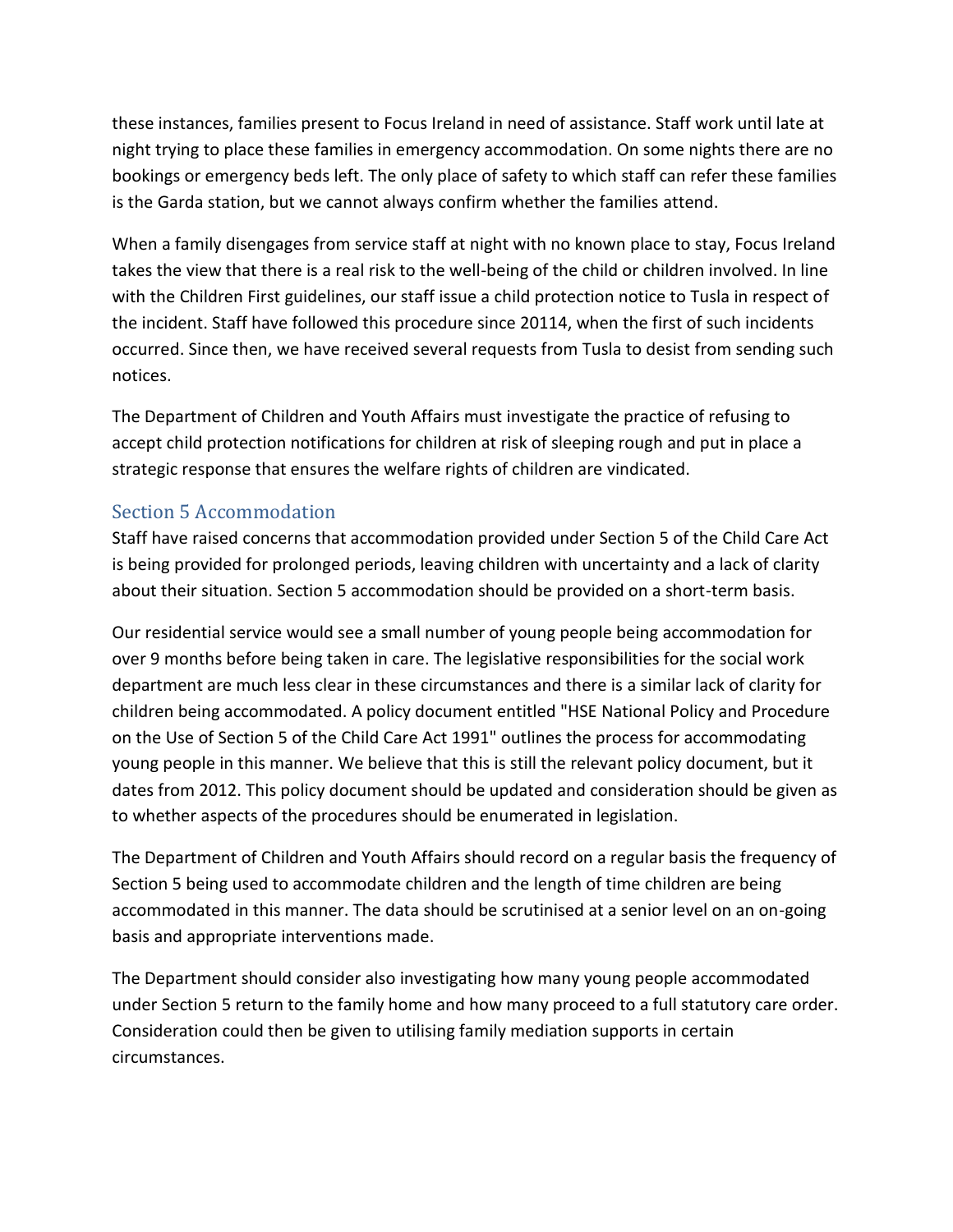#### Voluntary Care

While our staff agree that voluntary care orders are a necessity and can be a useful intervention, there is concern about the lack of independent oversight when compared to statutory care orders. The fact that parents are still engaged can create a lack of certainty when it comes to staff and social work decision making. Sometimes parents and social work professionals can come to different conclusions about the best interests of the child and there is a lack of clarity in these circumstances.

The lack of Guardian Ad Litem provision for these children is also inappropriate. There is a significant lack of clarity for children under voluntary care orders, and these orders can sometimes run for the duration of the child's time in care. Again, this may be the most beneficial arrangement, but there are concerns that the voice of the child is not being heard in such circumstances.

The Department of Children and Youth Affairs should consider the introduction of independent officers who could provide some oversight in voluntary care arrangements.

#### Aftercare

Focus Ireland has long campaigned for improved aftercare services. We welcomed the introduction of the Child Care (Amendment) Act 2015, which provided for a statutory right to an aftercare plan. However, we remain concerned that the permissive nature of much of the legislation does not adequately protect young people that we know are at risk. Additional resources are required to ensure that aftercare plans are actioned. Resource designation must extend to staffing, with the additional requirement to provide aftercare assessments potentially impacting aftercare workers' ability to manage their caseloads.

With regards assessment and planning, Focus Ireland believes that more prescriptive provisions are required. Section 45(a) of the principal act (as amended) should be amended to specify when an assessment should be carried out. This should occur no later than when a child reaches 16 and a half years of age. Section 45(b) should be amended to specify that aftercare plans should be prepared before a child in care reaches the age of 17. This allows sufficient time for the young person and the aftercare worker to prepare.

Section 45(4)(b) of the principal act concerns educational support and states that Tusla will continue to provide assistance to young people after 21 years of age if they are completing a course of education. This support continues until they have completed the course or until the end of the academic year in which they turn 23, whichever is earlier. This can mean that a young person has their financial support withdrawn before they can complete their course. This can derail a young person's education plans and have long-term consequences. Focus Ireland believes that such support should be continued until a course is completed. This would be in